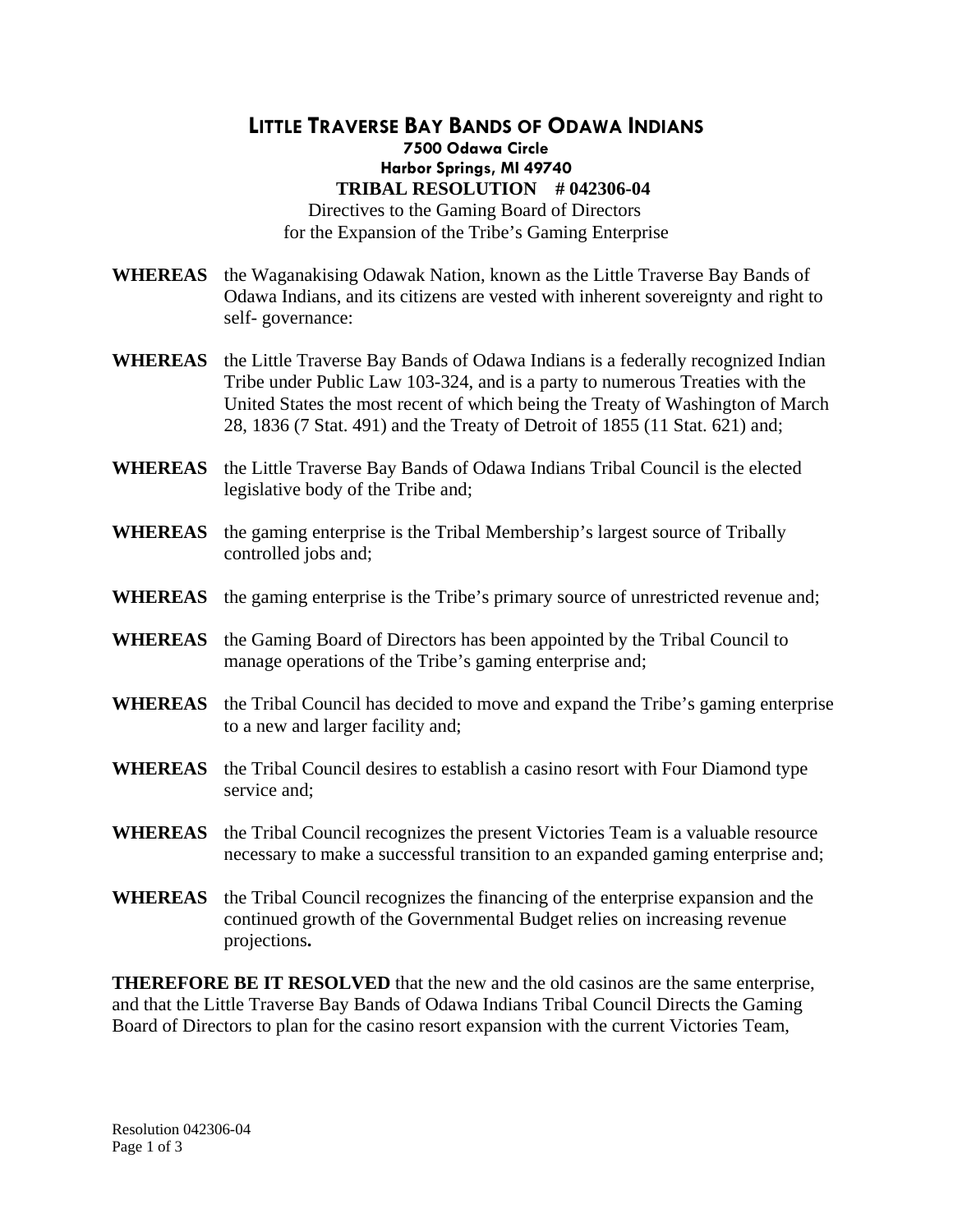**BE IT FURTHER RESOLVED** that the Gaming Board of Directors shall be held accountable for increasing Tribal Member recruiting and retention, increasing the number and retention of high stakes customers, and exceeding the revenue benchmarks FY2006 \$67,793,000.00/ FY2007 \$84,711,000.00/ FY2008 \$102 638,002.00/ FY 2009 \$106,026,000.00 / FY 2010 \$109,495,000.00/ FY 2011 114, 874,000.00/ FY2012 120,561,000.00

**BE IT FINALY RESOLVED** that this Resolution rescinds and replaces Resolution 100905-09

## **CERTIFICATION**

As Tribal Council Legislative Leader and Tribal Council Secretary, we certify that this Resolution was duly adopted by the Tribal Council of the Little Traverse Bay Bands of Odawa Indians at a regular meeting of the Tribal Council held April 23, 2006 at which a quorum was present, by a vote of 6 in favor, 1 opposed, 2 abstentions, and 0 absent as recorded by this roll call:

|                      | In Favor | Opposed | Abstained | Absent |
|----------------------|----------|---------|-----------|--------|
| Regina Gasco Bentley | Х        |         |           |        |
| Fred Harrington, Jr. | X        |         |           |        |
| Dexter McNamara      | X        |         |           |        |
| <b>Mary Roberts</b>  |          |         |           |        |
| Rita Shananaquet     |          |         |           |        |
| Alice Yellowbank     | X        |         |           |        |
| Shirley Oldman       |          |         | X         |        |
| Melvin L. Kiogima    | Х        |         |           |        |
| Beatrice A. Law      | X        |         |           |        |

Date:

Date:

Beatrice A. Law, Legislative Leader

Melvin L. Kiogima, Secretary

Received by the Executive Office on by

Pursuant to Article VII, Section D, Subsection 1 of the Little Traverse Bay Bands of Odawa Indians Constitution adopted on February 1, 2005 the Executive concurs in this action of the Tribal Council.

Date:

Frank Ettawageshik, Tribal Chairperson

Resolution 042306-04 Page 2 of 3